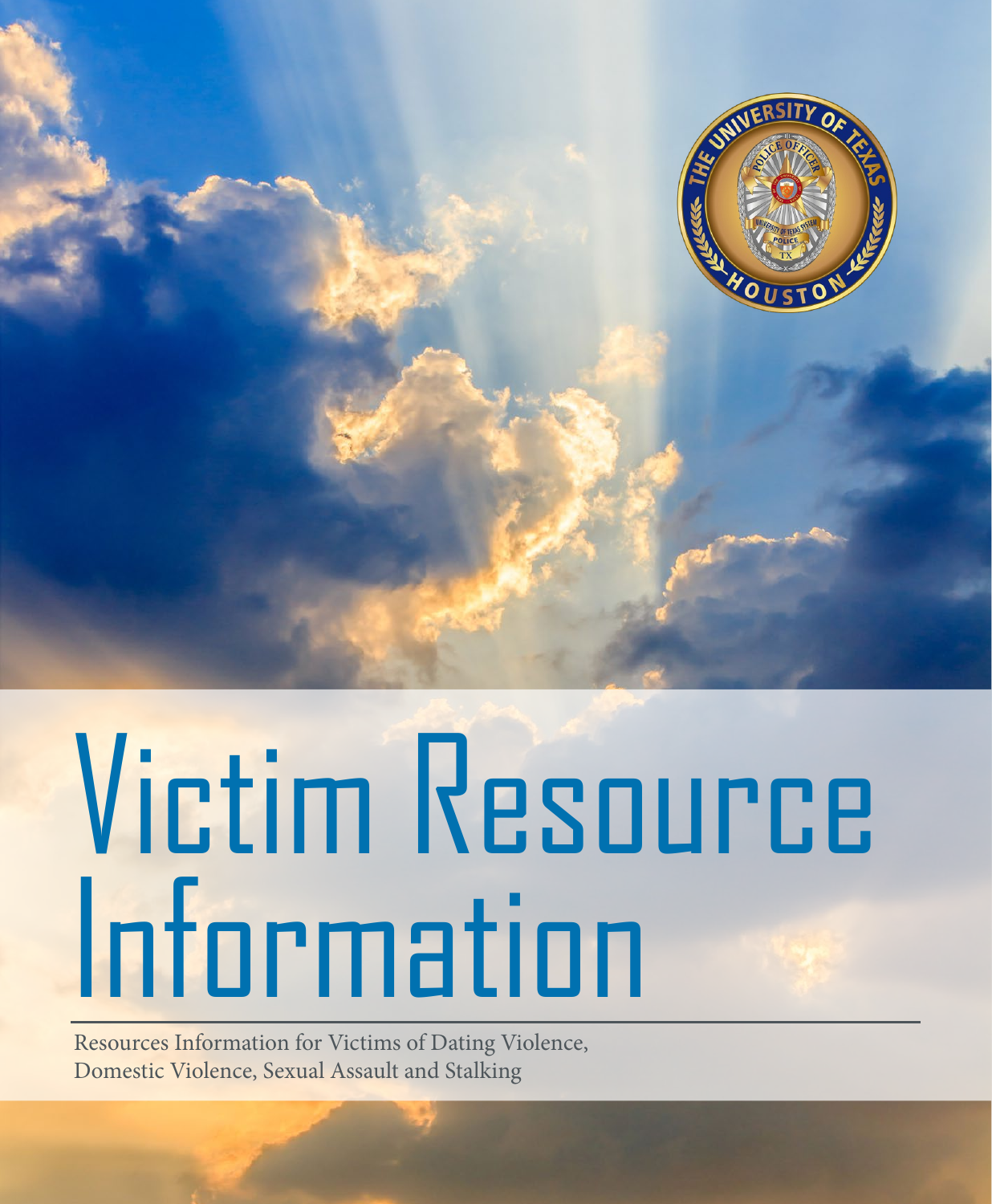## **Reporting Options**

If violence is occurring or the threat of violence is immediate, you should call 911.

You are encouraged to file an official report of dating violence, domestic violence, sexual assault, or stalking to your local law enforcement authorities or by contacting campus enforcement authorities, The University of Texas Police at Houston (UT Police), at 713-792-STOP (7867).

Filing a police report with local or campus enforcement authorities is optional and you have the right to choose whether or not to notify law enforcement.

You are also encouraged to report the incident to your institution's Title IX Office. To file a report with the Title IX Office you can choose from the options below:

#### MD Anderson Members

Sheri Wakefield, Clery Act and Title IX Coordinator

713-745-6174 [sbrownlo@mdanderson.org](mailto:sbrownlo%40mdanderson.org?subject=)

Complete an electronic form at [www.mdanderson.org/campussafety](http://www.mdanderson.org/campussafety)

#### UTHealth Members

Margaret McNeese, M.D., Title IX Coordinator

Deana Moylan, Deputy Title IX Coordinator

713-500-CALL (2255) [call@uth.tmc.edu](mailto:call%40uth.tmc.edu%20?subject=) 

Complete an electronic form at [www.uth.edu/titleix/](http://www.uth.edu/titleix/)

Immunity: To encourage victims and witnesses to come forward, members of the UT Health or MD Anderson communities who make a good faith report of dating violence, domestic violence, sexual assault, or stalking will not be subject to discipline for associated student conduct violations, such as alcohol or drug offenses occurring at or near the time of the incident. Contact the Title IX Office for more information.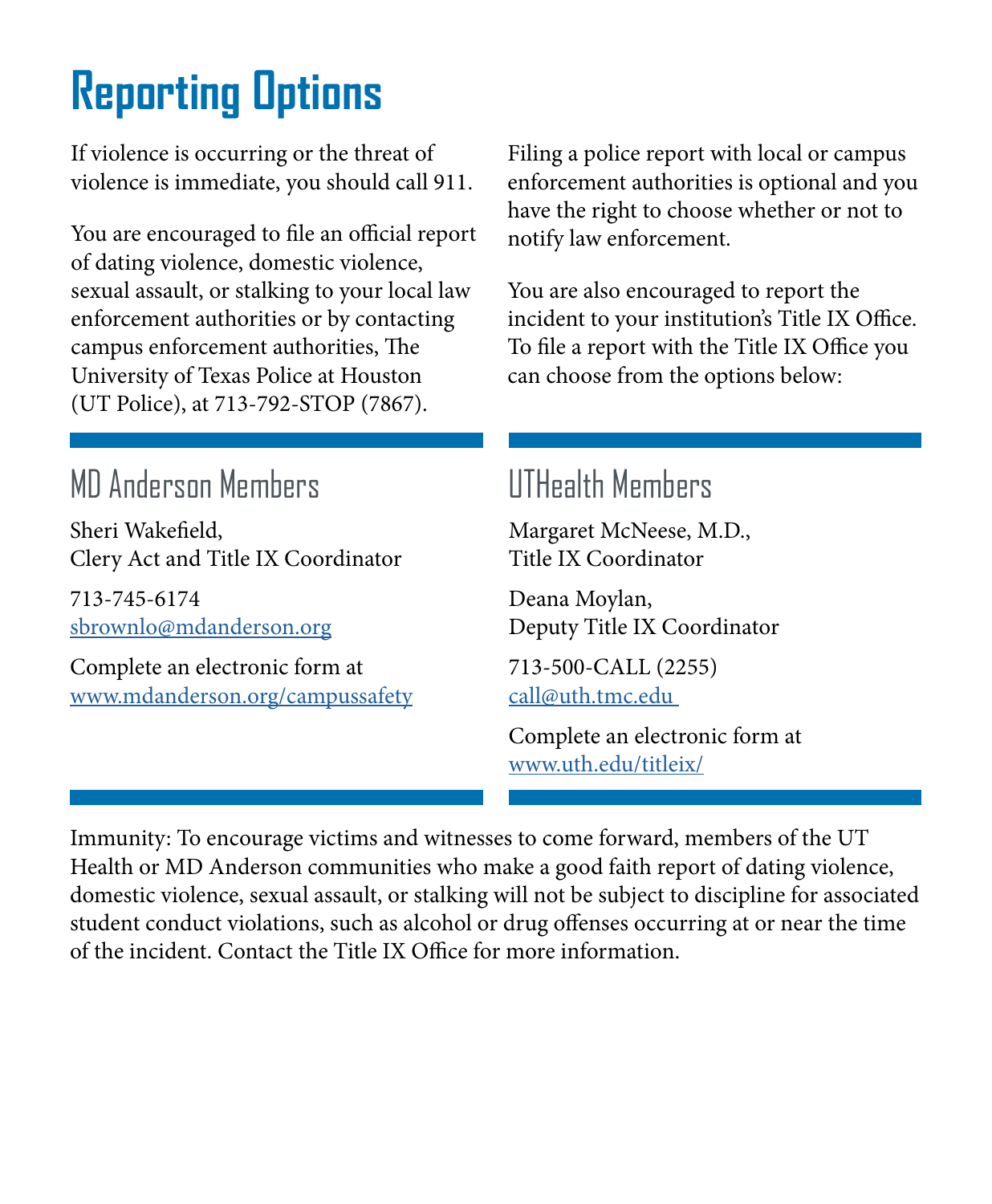## **Preserving Evidence**

You are encouraged to preserve all evidence that can support your report that a criminal offense occurred and/or that may be helpful in obtaining a protective order. Such evidence may include phone and text message records, social media posts and messages, photographs, and videos.

In cases of sexual assault, a forensic exam can be performed by a Sexual Assault

Nurse Examiner ("SANE") within 4 days of the incident, regardless of whether you choose to file a police report or a Title IX report. It is recommended that the exam be performed as soon as possible after the occurrence of the sexual assault and that you avoid changing clothes, douching, or showering prior to the exam.

## **Sexual Assault Examinations without Police Involvement**

A sexual assault victim has the option to have a sexual assault examination without police involvement. A "non-report sexual assault exam" refers to the same exam, but the victim can choose whether to involve the police much later or not at all. A "nonreport sexual assault exam" is confidential and all evidence collected during the exam will be securely stored and only

released with the victim's written consent. Information about a victim's visit to the hospital and the treatment they receive is also confidential. To receive a "non-report sexual assault exam," the victim must be: (1) at least 18 years old, (2) arrive at the medical facility within 96 hours (4 days) of the assault, and (3) consent to the exam.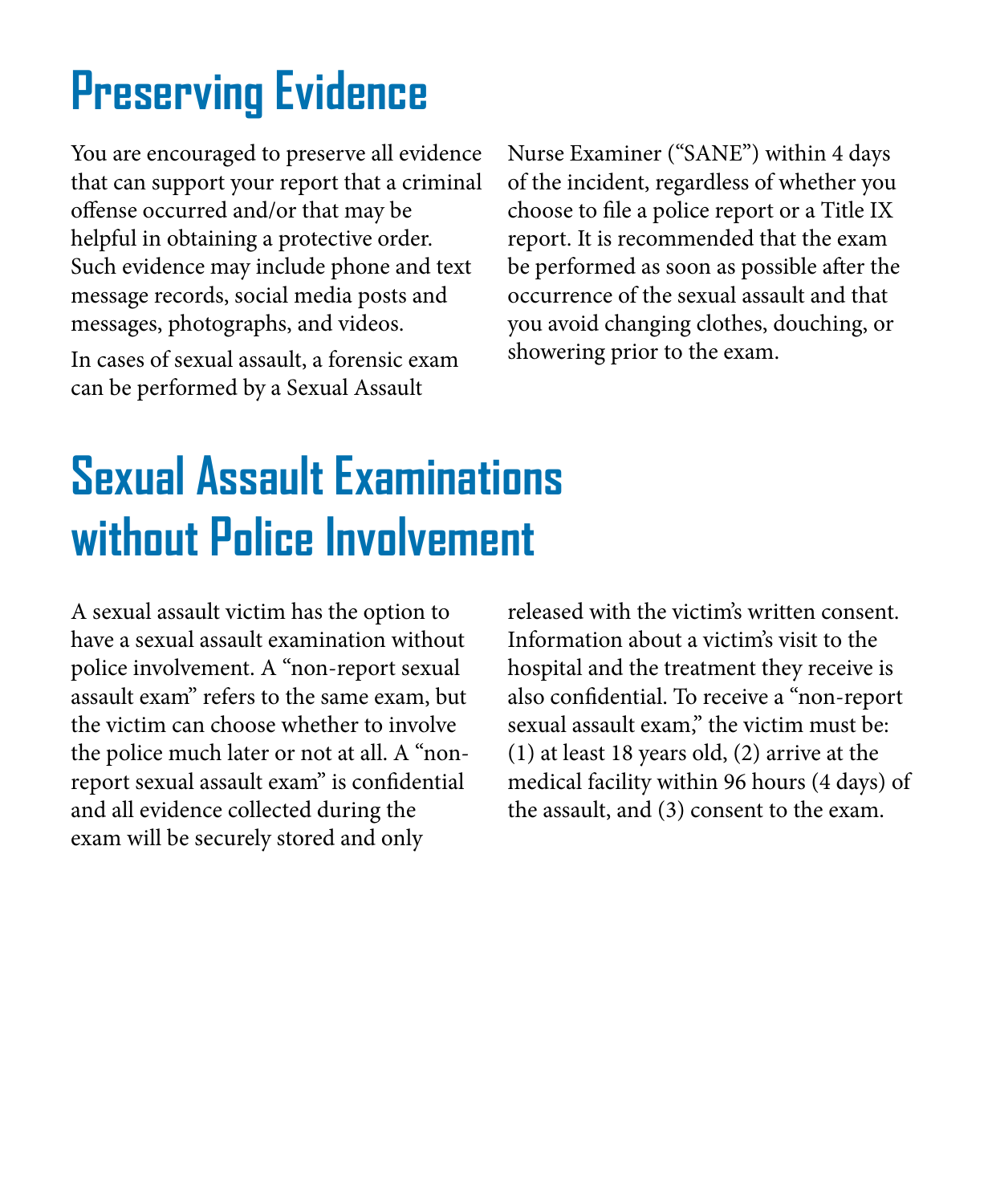## **Protective Orders**

Under Texas law, victims of family violence, **Accommodations** sexual assault, human trafficking or stalking may obtain a protective or restraining order from a civil or criminal court. There are several resources available that will provide information about protective orders and the process for application:

#### Local county or district attorney's office

The Attorney General of Texas (stalking, sexual assault and domestic violence) [www.texasattorneygeneral.gov/crime-victims](http://www.texasattorneygeneral.gov/crime-victims)

#### Houston Area Women's Center

Assists male and female survivors of domestic and sexual violence Domestic Violence Hotline: 713-528-2121 Sexual Assault Hotline: 713-528-RAPE (7273) [www.hawc.org](http://www.hawc.org)

Local legal aid office Houston Volunteer Lawyers 713-228-0735 [www.makejusticehappen.org](http://www.makejusticehappen.org)

Hire a private attorney

If you obtain a protective or restraining order, you are encouraged to provide notice and a copy of that order to UT Police, as well as to your respective Title IX office.

## **Interim Measures and**

When a police report or Title IX report, or both, is filed, UT Health and/or MD Anderson may implement temporary protective measures, such as a "no contact" order, suspension of the respondent (accused party), or other measures as appropriate.

You may also request assistance from your Title IX office for adjustments to your academic schedule, living arrangements, transportation needs, or working assignments. UT Health or MD Anderson will provide such assistance when appropriate, regardless of whether you choose to report the crime to law enforcement or file a formal complaint with the Title IX Office.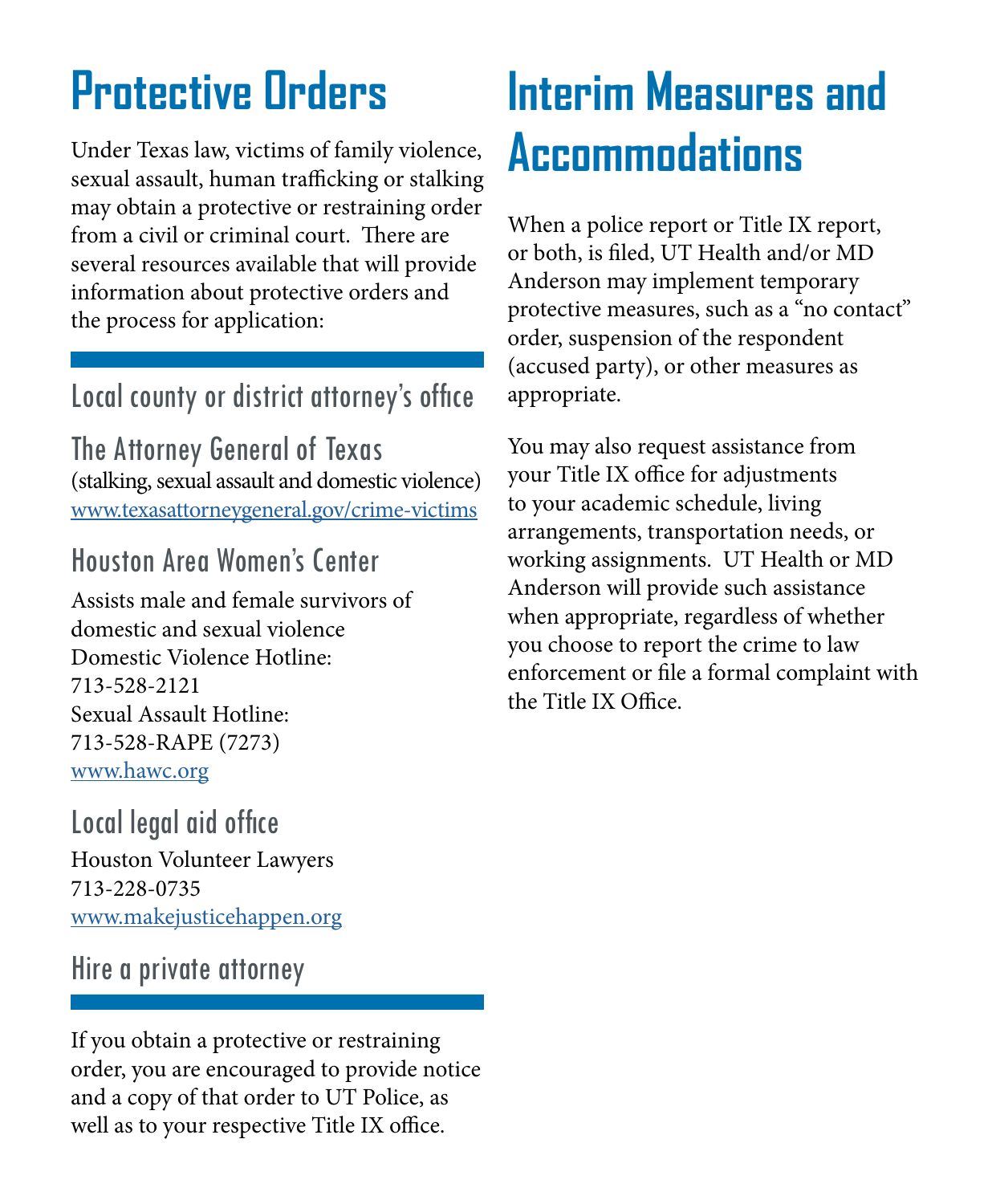## **Confidentiality**

Your report of dating violence, domestic violence, sexual assault, or stalking will be kept confidential, subject to the requirements of applicable policies and federal and state laws. While information is shared strictly on a "need to know" basis, it will be used as needed for implementation of safety measures, investigations, delivery of support services, and/or employee or student discipline in accordance with applicable law.

## Pseudonym

In Texas, you have the option to choose a pseudonym to be used instead of your real name in all public files and records related to the offense, which includes police summary reports, press releases and records of judicial proceedings. If you elect to use a pseudonym during the course of the investigation, a pseudonym form must be completed and provided to the law enforcement agency investigating the offense. Once the form is provided to the law enforcement agency, the agency

Reporting of the incident is required under the Clery Act and publically available records will be made accessible, but without the inclusion of any identifying information about you, as defined in 42 USC § 1395(a)(20). Information regarding any accommodations or protective measures provided to you are maintained as confidential to the extent that it does not impair the institution's ability to provide the accommodations or protective measures.

will remove your name and substitute it with the pseudonym on all reports, files and records in the agency's possession. Additionally, the law enforcement agency will notify the prosecutor of your decision to use a pseudonym and the prosecutor shall ensure that you are referred to by your pseudonym in all legal proceedings concerning the offense. However, the pseudonym form can/will be disclosed to the defendant and the defendant's attorney.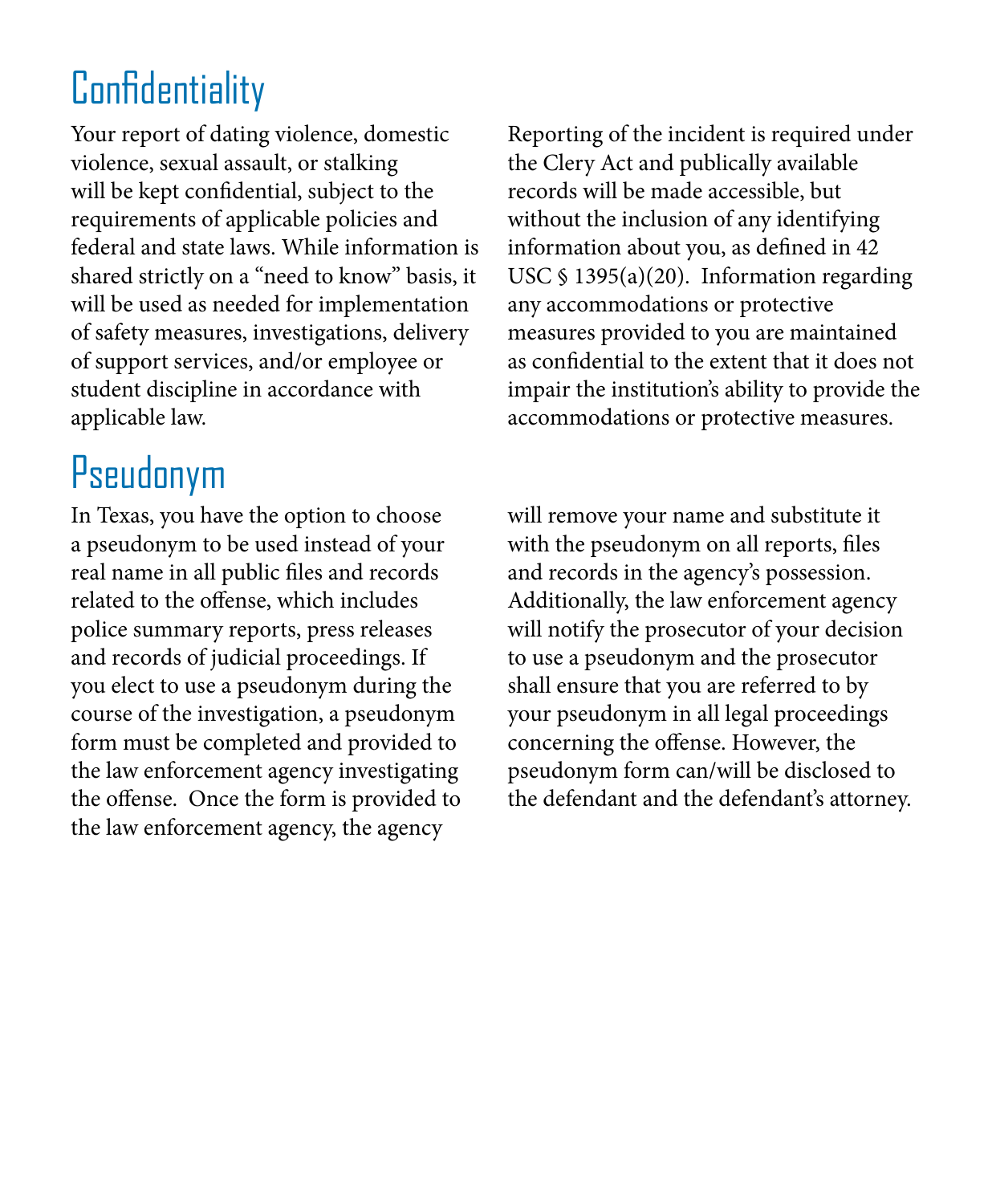### Investigation & Disciplinary Procedures

Investigations of sexual harassment and sexual misconduct are conducted pursuant to UT Health's Sexual Misconduct, HOOP Policy #59 and MD Anderson's Sexual Harassment and Sexual Misconduct Prevention Policy ADM0285. Both you and the offender (accused party) will have the opportunity to participate fully in the Title IX investigation, which involves reviewing a summary of the investigation report and the opportunity to provide a written response before the report is finalized.

At the conclusion of an investigation, At the conclusion of an investigation, if a student or employee is found to have violated the institution's policy, the case will be referred to the appropriate administrator for disciplinary proceedings. Possible sanctions for students include expulsion, suspension, deferred expulsion/suspension, disciplinary probation, educational sanctions, and developmental probation. Possible sanctions for faculty and employees include written reprimands, reassignment, suspension, and dismissal.

Standard of Evidence: UT Health and MD Anderson use a "preponderance of the evidence" standard of evidence. This means that determinations are made based on the greater weight of the credible evidence (i.e., whether it is "more likely than not" that a violation occurred).

Rights of the Parties: The complainant and respondent each have the following rights throughout the investigation and disciplinary process:

- The right to a prompt, fair, and impartial process;
- The right to be accompanied by an advisor of their choice at any meetings or proceedings (note: an advisor may not actively participate in the meetings or proceedings);
- The right to receive written notice of the result of any institutional disciplinary proceeding, information regarding procedures to appeal (if applicable), any change to the result upon appeal, and when such results become final.

Title IX investigations can take several weeks or several months to thoroughly and accurately investigate and determine whether violations of policy have occurred. It is important to stay engaged with the Title IX process so that an appropriate and timely outcome can be achieved.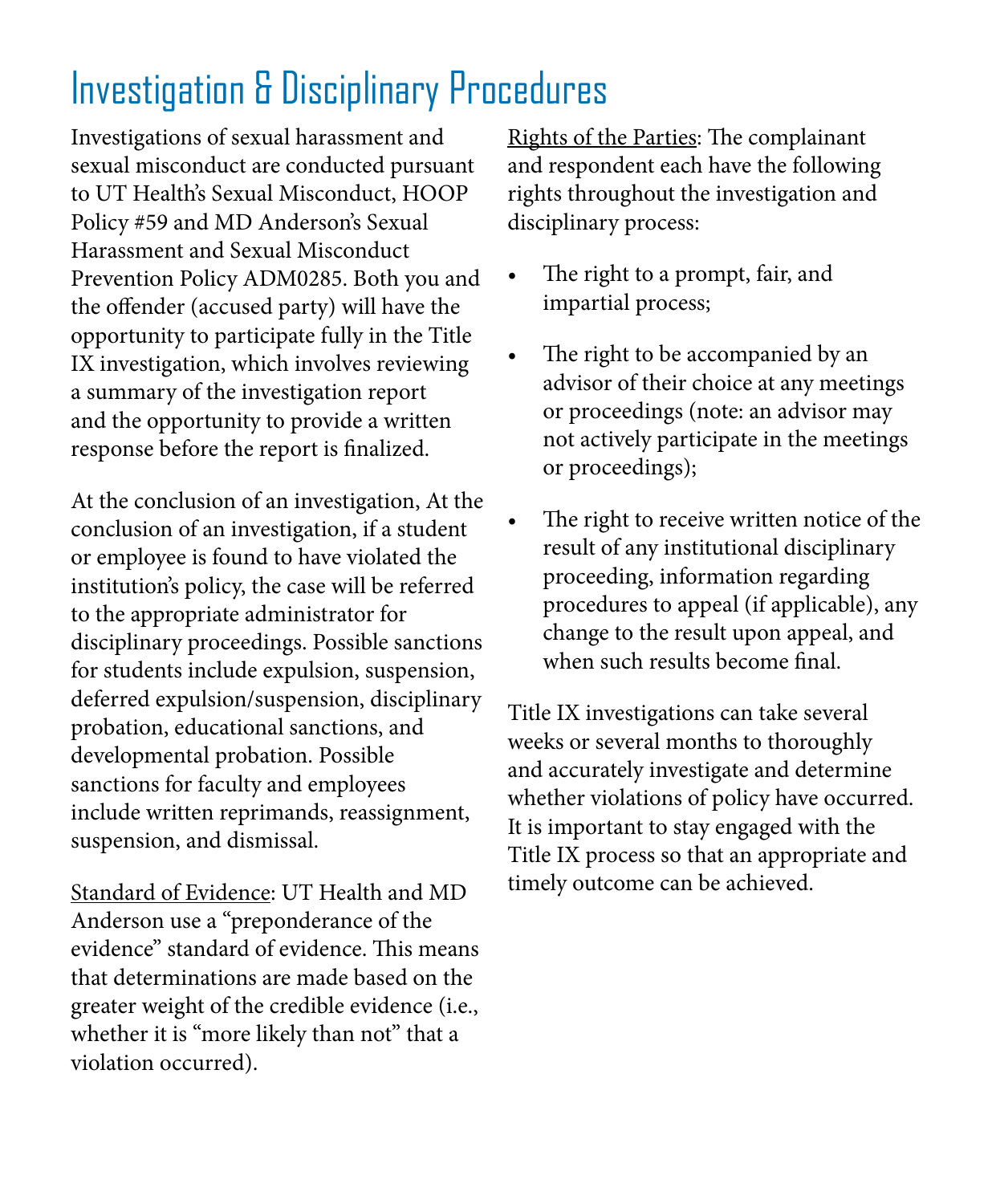## **Campus Resources**

MD Anderson Members The following MD Anderson resources provide confidential services:

Employee Assistance Program (EAP) (eligible employees, trainees, students and faculty) 713-404-3092

The Ombuds Office 713-792-4896 [ombuds@mdanderson.org](mailto:ombuds%40mdanderson.org?subject=)

For additional campus and community resource information, see [MD Anderson's](https://ippvip.mdanderson.org/OnBaseWebIPPExternalPRD16/docpop/docpop.aspx?KT337_0_0_0=Published&KT377_0_0_0=Y&KT354_0_0_0=Y&KT345_0_0_0=ADM0285&clienttype=html&cqid=142&vieweronlyforsingle=true&chksum=3baa4709f0f7c7c729a5f5da9a6f6c4267af689167466480086f43d24bef34b1)  [Sexual Harassment and Sexual Misconduct](https://ippvip.mdanderson.org/OnBaseWebIPPExternalPRD16/docpop/docpop.aspx?KT337_0_0_0=Published&KT377_0_0_0=Y&KT354_0_0_0=Y&KT345_0_0_0=ADM0285&clienttype=html&cqid=142&vieweronlyforsingle=true&chksum=3baa4709f0f7c7c729a5f5da9a6f6c4267af689167466480086f43d24bef34b1)  [Prevention Policy](https://ippvip.mdanderson.org/OnBaseWebIPPExternalPRD16/docpop/docpop.aspx?KT337_0_0_0=Published&KT377_0_0_0=Y&KT354_0_0_0=Y&KT345_0_0_0=ADM0285&clienttype=html&cqid=142&vieweronlyforsingle=true&chksum=3baa4709f0f7c7c729a5f5da9a6f6c4267af689167466480086f43d24bef34b1) (ADM0285). Contact [eeogroup@mdanderson.org](mailto:eeogroup%40mdanderson.org?subject=) for a copy.

UTHealth Members The following UTHealth resources provide confidential services:

Student Health Services and Student **Counseling** 713-500-5171

Office of Academic Ombudsman 713-500-3457

Employee Assistance Program (eligible employees only) 713-500-3327

Faculty Assistance Program 713-500-3380

Additionally, UT Health's Title IX website includes a list of campus and off-campus resources for counseling, health, mental health, victim advocacy, legal assistance, visa and immigration assistance, student financial aid, and other related services. Visit [www.uth.edu/titleix](https://www.uth.edu/titleix/) and select "Support & Resources" for more information.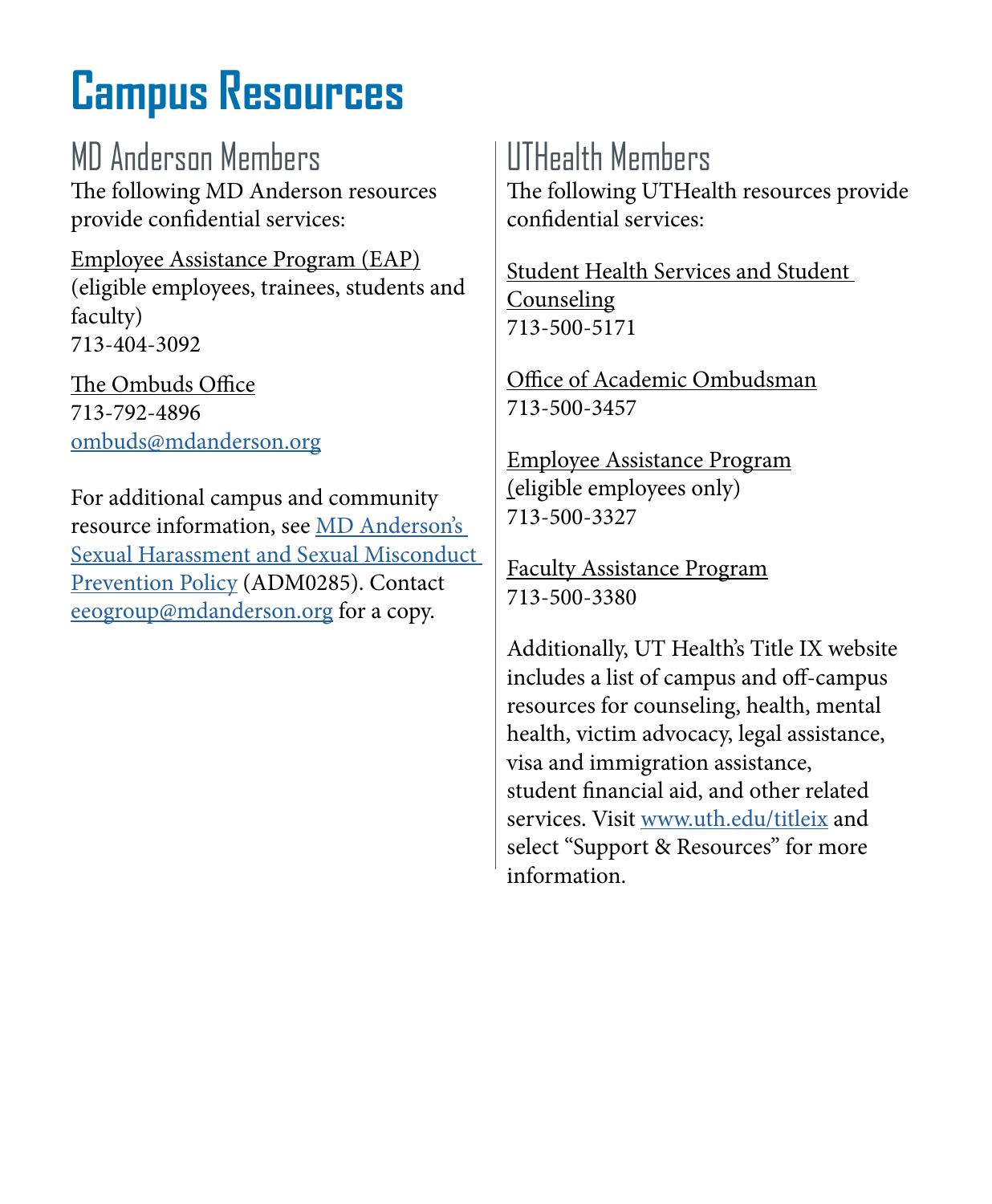## **Texas Crime Victims Rights**

A victim of violent crime is (1) someone who is the victim of sexual assault, kidnapping or aggravated robbery, or who has suffered bodily injury or death because of the criminal conduct of another; (2) the close relative (spouse, parent, adult brother

or sister, or child) of a deceased victim; or (3) the guardian of a victim. These rights apply to victims of juvenile crime, including victims who suffer property loss. Victims of crime have the right to:

- Receive adequate protection from harm and threats of harm arising from cooperation with prosecution efforts;
- Have their safety considered by the magistrate when setting bail;
- Advance notification, on request, of relevant court proceedings, including cancellations and rescheduling;
- Request information from a peace officer about the defendant's right to bail and criminal investigation procedures; and from the prosecutor's office about general procedures in the criminal justice system, including plea agreements, restitution, appeals and parole;
- Provide pertinent information concerning the impact of the crime to the probation department conducting the pre-sentencing investigation;
- Payment for a medical examination for a victim of sexual assault by the law enforcement agency requesting the exam and, on request, the right to counseling regarding AIDS and HIV infection and testing for sexual assault victims;
- Information, on request, about parole procedures, notifications of parole proceedings and of the inmate's release; and the right to participate in the parole process by submitting written information to the Board of Pardons and Paroles for inclusion in the defendant's file for consideration by the Board prior to parole;
- Be present at all public court proceedings, with the presiding judge's consent;
- A safe waiting area at all public court proceedings;
- Prompt return of any property that is no longer needed as evidence;
- Have the prosecutor notify, upon request, an employer that the need for the victim's testimony may involve the victim's absence from work;
- Complete a Victim Impact Statement, detailing the emotional, physical and financial impact of the crime on the victim and to have that statement considered by a judge at sentencing and by officials prior to the release of the offender(s).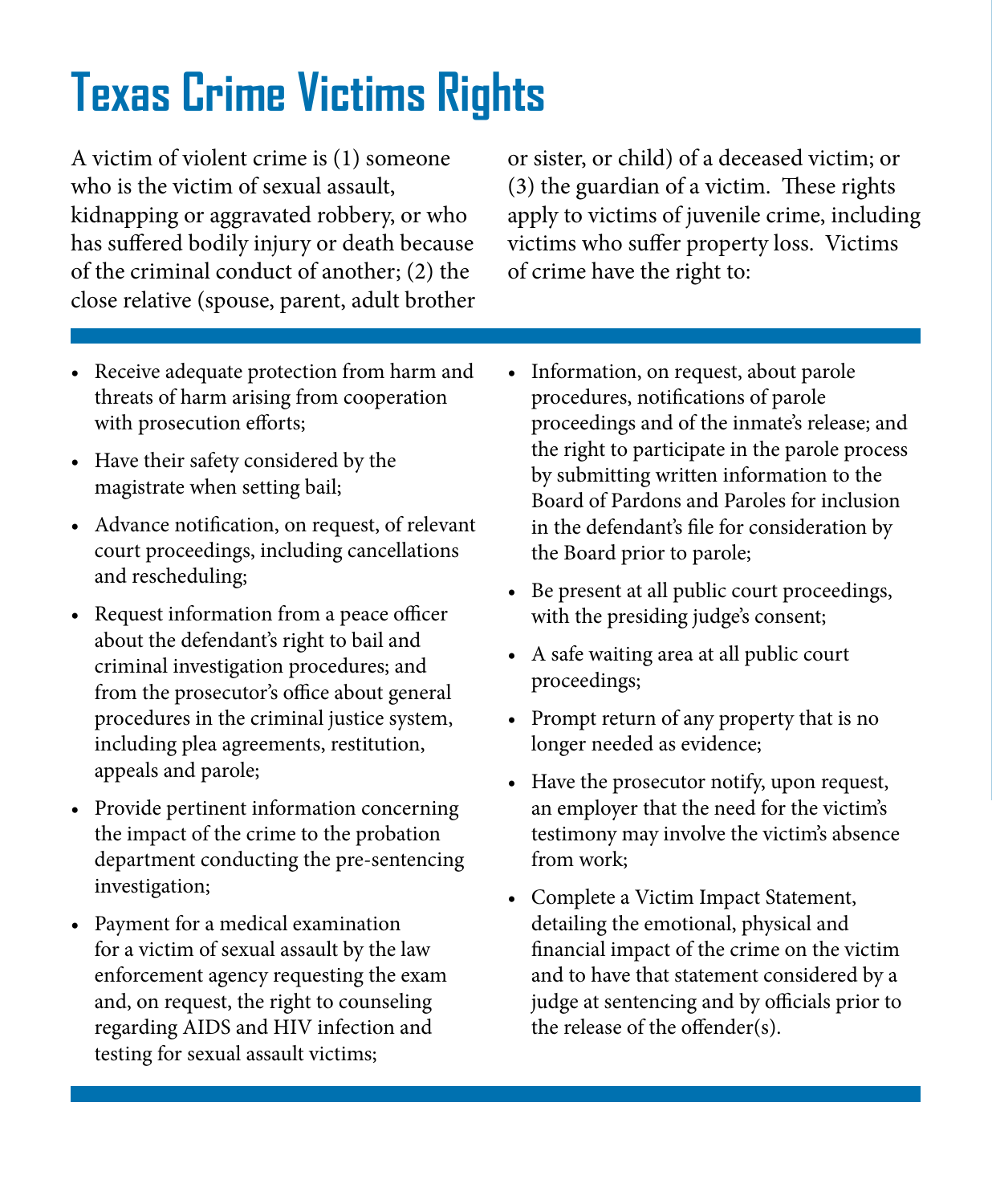#### Notice To Adult Victims of Family Violence

It is a crime for any person to cause you any physical injury or harm, even if that person is a member or former member of your family or household. Please tell the investigating peace officer: If you, your child or any other household resident has been injured; If you believe you will be in danger after the officer(s) leaves. You have a right to:

- A. Ask the local prosecutor to file a criminal complaint against the person committing family violence.
- B. Apply to a court for an order to protect you. To do so you should consult a legal aid office, a prosecuting attorney or a private attorney. If a family or household member assaults you and is arrested you may request that a Magistrate's Order for Emergency Protection be issued. Please inform the investigating officer if you want an

order of emergency protection. You need not be present when the order is issued. You cannot be charged a fee by a court in connection with filing, serving or entering a protective order

For example, the court can enter an order that:

- (1) The abuser not commit further acts of violence
- (2) The abuser not threaten, harass, or contact you at home
- (3) Directs the abuser to leave your household
- (4) Establishes temporary custody of your children and directs the abuser not to interfere with your children or any property.

A violation of certain provisions of court ordered protection (such as 1 or 2 above) might be a felony.

#### VINELink

VINELink is the online version of VINE (Victim Information and Notification Everyday), the National Victim Notification Network. This service allows crime victims to get information about criminal cases and the custody status of offenders. Victims

and other concerned citizens can register for this service by phone or internet.

1-877-TX4-VINE (1-877-894-8463) [www.vinelink.com](https://www.vinelink.com/)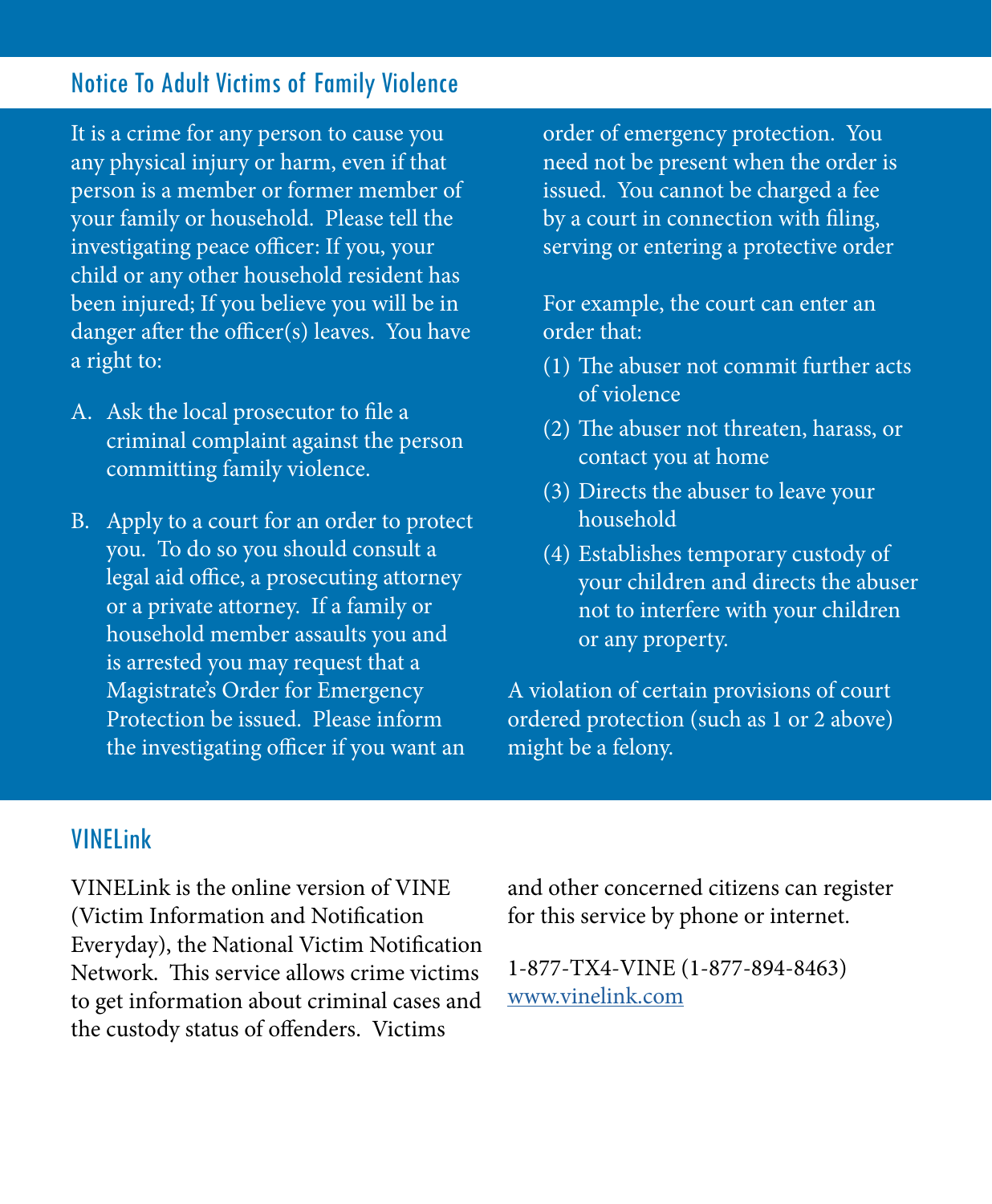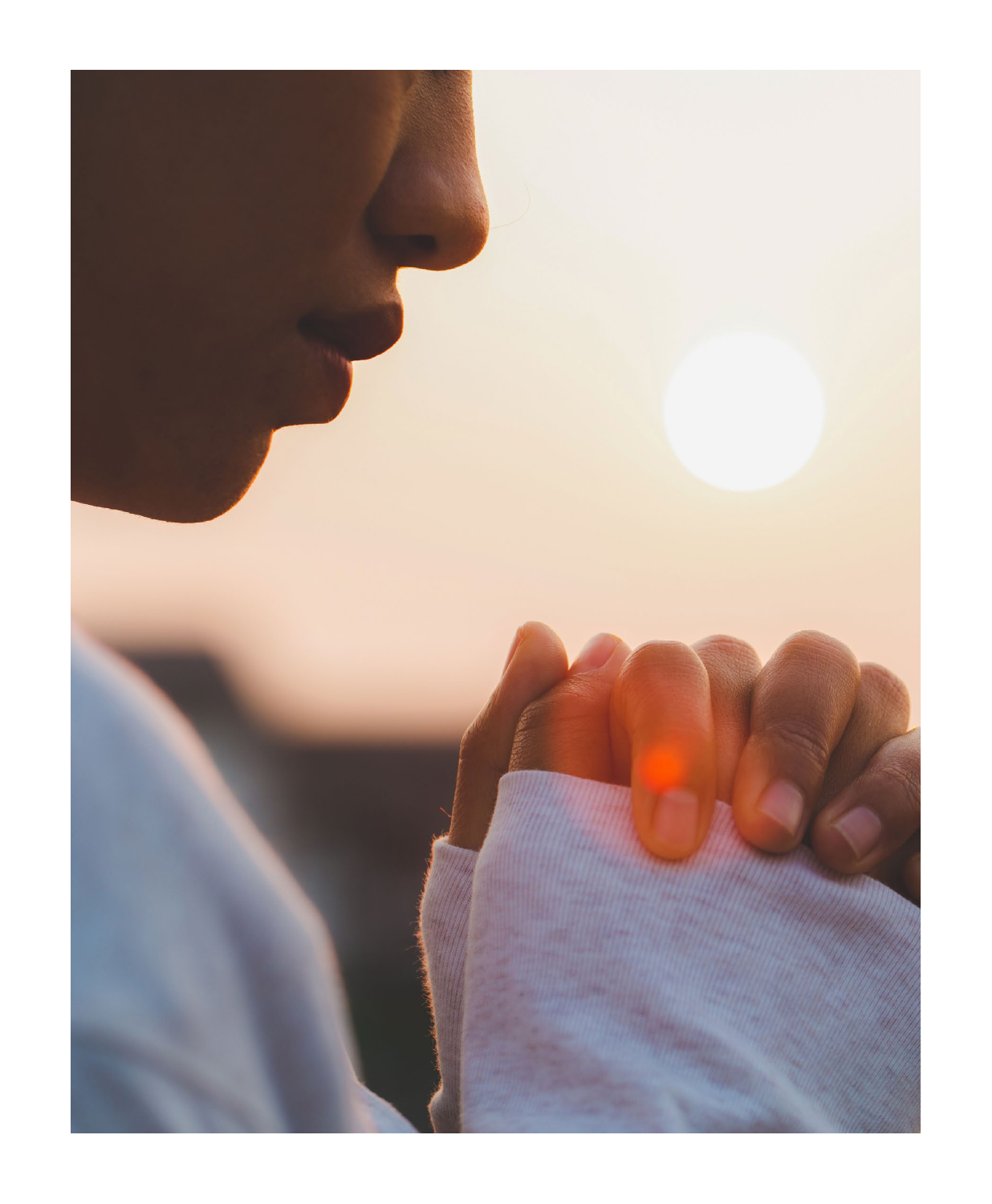## **Local and National Resources**

#### Institutional Resources

The University of Texas Police at **Houston** 

911 (emergency) 713-792-2890 (non-emergency) [www.utph.org](http://www.utph.org)

MD Anderson Employee Assistance Program

Free confidential counseling services and referrals.

713-745-6901 [http://inside.mdanderson.org/](http://inside.mdanderson.org/humanresources/working-at-md-anderson/employee-resources/employee-assistance-program.html) [humanresources/working-at-md](http://inside.mdanderson.org/humanresources/working-at-md-anderson/employee-resources/employee-assistance-program.html)[anderson/employee-resources/employee](http://inside.mdanderson.org/humanresources/working-at-md-anderson/employee-resources/employee-assistance-program.html)[assistance-program.html](http://inside.mdanderson.org/humanresources/working-at-md-anderson/employee-resources/employee-assistance-program.html)

UTHealth Student Health Services and Student Counseling

Free confidential counseling services and referrals.

713-500-5171 [www.uth.edu/studenthealth](http://www.uth.edu/studenthealth)

#### UTHealth Employee Assistance Program

(eligible employees only) Free confidential counseling services and referrals.

713-500-3327 (24-hour) [www.uth.edu/hr/department/eap](http://www.uth.edu/hr/department/eap)

#### UTHealth Faculty Assistance Program

Free confidential counseling services and referrals.

713-500-3380 [www.uth.edu/hr/department/eap](http://www.uth.edu/hr/department/eap)

UTHealth After Hours Help (non-emergency)

Free confidential counseling services and referrals for non-life threatening emergencies.

713-500-5173

UTHealth 24-hour Emergency Crisis **Hotline** 

Crisis line for student and someone needs help.

713-500-4688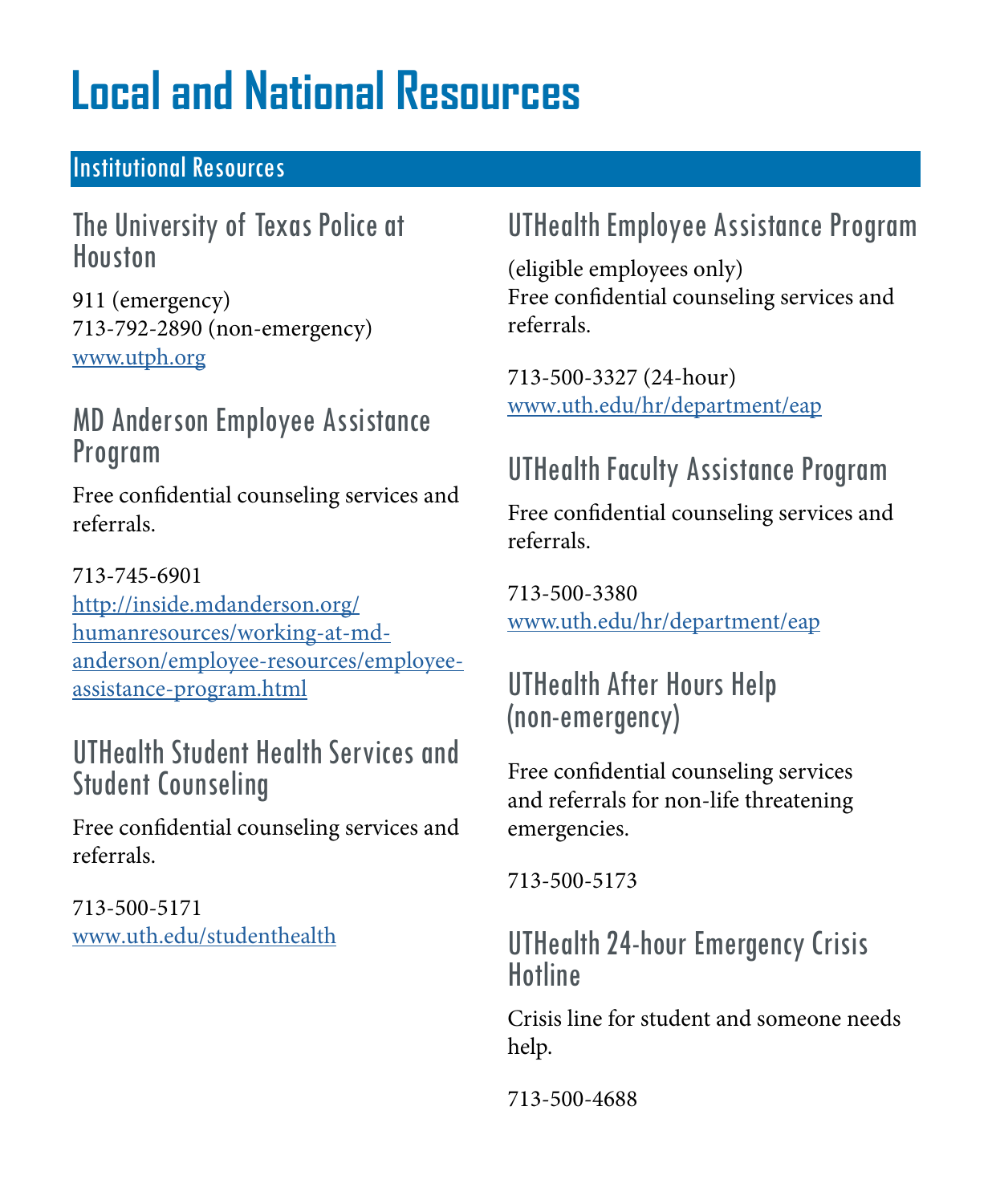#### Local Resources

#### Houston Police Department

911 (emergency) 713-884-3131 (non-emergency) [www.houstontx.gov/police](http://www.houstontx.gov/police)

#### Houston Area Women's Center

Services for survivors of domestic and sexual violence and their non-offending family and friends. Services include 24 hour hotlines, counseling and urgent referrals to shelters.

713-528-6798 (office) 713-528-2121 (domestic violence hotline) 713-528-7273 (sexual assault hotline) [www.hawc.org](http://www.hawc.org)

#### Crisis Intervention of Houston

Confidential and anonymous services for any crisis event. Services include 24-hour crisis hotlines.

832-416-1177 (hotline) 832-416-1199 (teen hotline) 281-201-4430 (text) [www.crisishotline.org](https://www.crisishotline.org/)

#### The Montrose Center

Provides services for LGBTQ survivors of domestic violence, sexual assault, hate crimes, trafficking, etc.

713-529-0037 (main) 713-529-3211 (24 hour helpline) [www.montrosecenter.org/hub](http://www.montrosecenter.org/hub/)

#### Fort Bend County Women's Center

Services for survivors of domestic violence and sexual assault.

281-344-5750 (office) 281-342-4347 (crisis hotline) [www.fbwc.org](https://www.fbwc.org/)

#### Women's Center of Brazoria County

Services for victims of domestic and sexual violence.

281-585-0904 (office) 800-243-5788 (crisis hotline) [www.womenscenterbc.com](https://www.womenscenterbc.com/)

#### Montgomery County Women's Center

Services for victims of domestic and sexual violence as well as stalking.

936-441-4044 (office) 936-441-7273 (crisis hotline) [mcwctx.org](https://mcwctx.org/)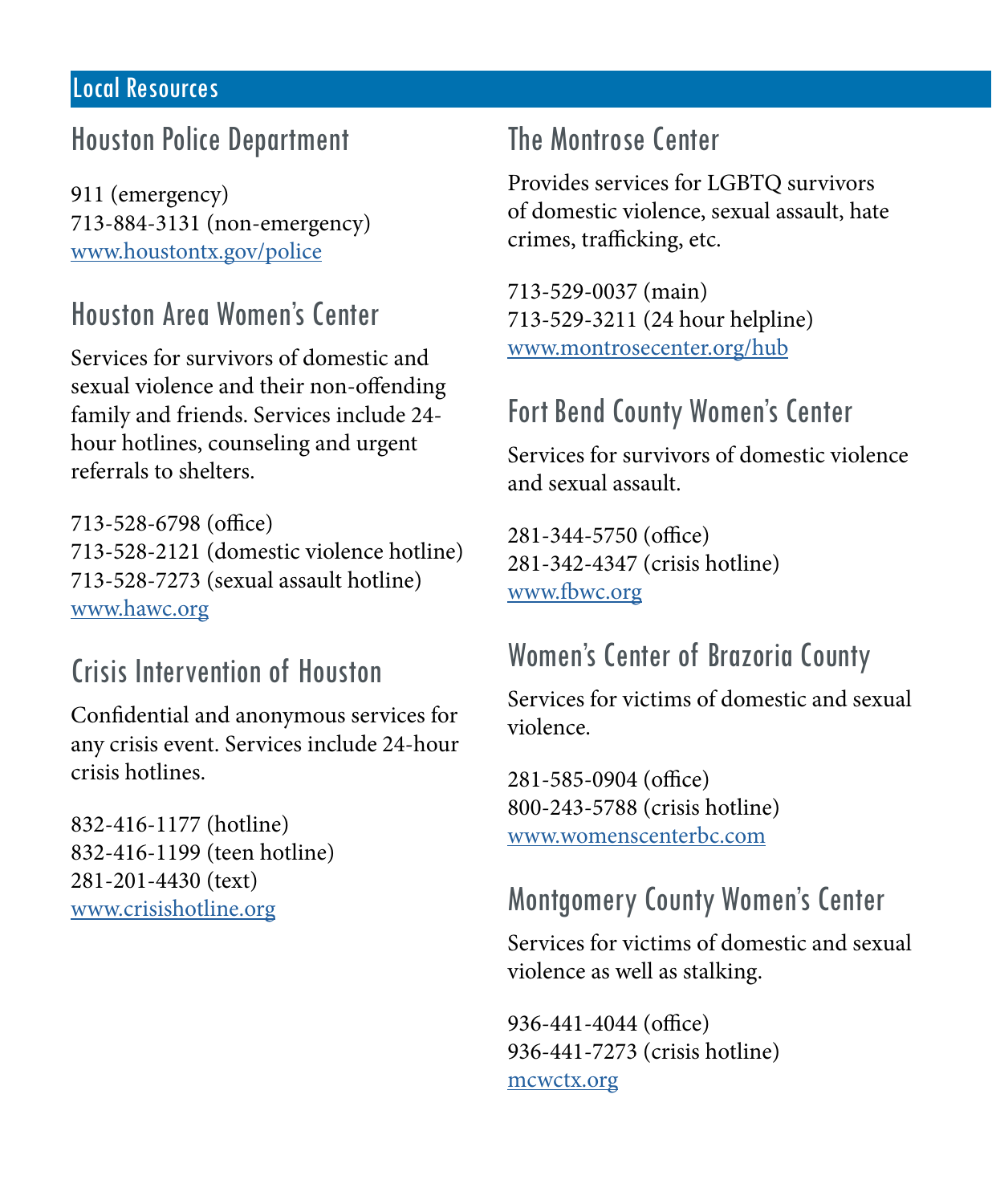#### Resource and Crisis Center of Galveston County

Services for victims of domestic and sexual violence.

409-763-1441 (office) 888-919-7233 (crisis hotline) [www.rccgc.org](https://www.rccgc.org/)

#### Bridge over Troubled Waters (Pasadena)

Services for survivors of domestic violence and sexual assault.

713-472-0753 (office) 713-473-2801 (crisis hotline) [www.thebridgeovertroubledwaters.org](http://www.thebridgeovertroubledwaters.org/)

#### Bay Area Turning Point

Services for survivors of domestic violence and sexual assault. (Counties primarily served: Harris, Chambers, Brazoria and Galveston)

281-338-7600 (office) 281-286-2525 (crisis hotline) [www.bayareaturningpoint.org](http://www.bayareaturningpoint.org/)

#### State Resources

The Attorney General of Texas

(Stalking, Sexual Assault and Domestic Violence)

[www.texasattorneygeneral.gov/cvs/crime](http://www.texasattorneygeneral.gov/cvs/crime-victim-services-assisting-victims-of-violent-crime)[victim-services-assisting-victims-of](http://www.texasattorneygeneral.gov/cvs/crime-victim-services-assisting-victims-of-violent-crime)[violent-crime](http://www.texasattorneygeneral.gov/cvs/crime-victim-services-assisting-victims-of-violent-crime)

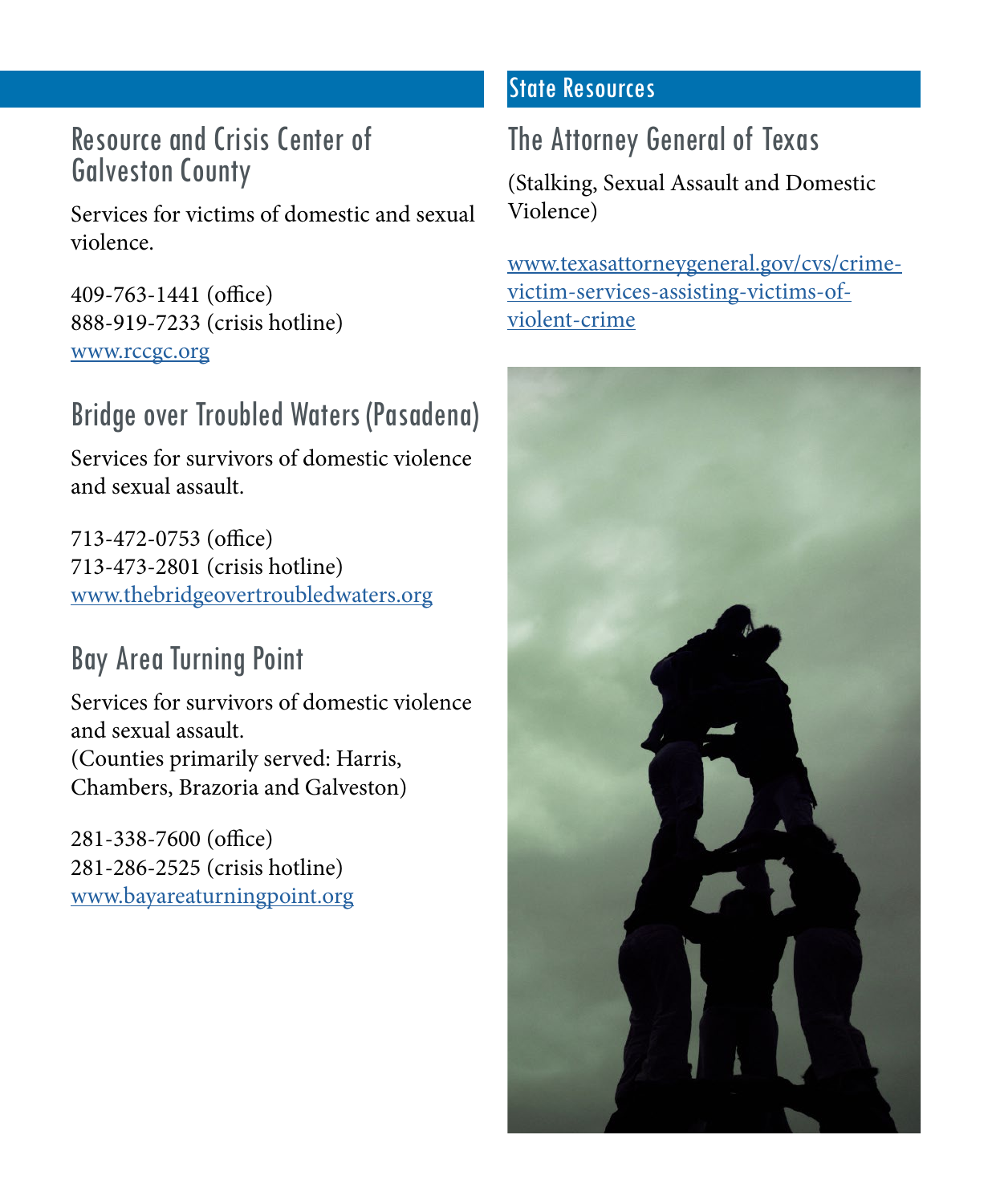#### National Resources

National Therapy Directory (in order to find a counselor near you)

[www.psychologytoday.com/us/therapists](https://www.psychologytoday.com/us/therapists)

National Suicide Prevention Lifeline 800-273-8255 (TALK) [www.suicidepreventionlifeline.org](https://suicidepreventionlifeline.org/)

National Domestic Violence Hotline 800-799-7233 (English and Spanish) [www.thehotline.org](https://www.thehotline.org/)

National Sexual Violence Resource Center

877-739-3895 [www.nsvrc.org](https://www.nsvrc.org/) Rape Abuse and Incest National Network (RAINN)

800-656-4673 [www.rainn.org](https://www.rainn.org/)

National Online Resource Center on Violence Against Women

[www.vawnet.org](https://vawnet.org/)

Stalking Resource Center

202-467-8700 [www.victimsofcrime.org/our-programs/](https://victimsofcrime.org/our-programs/past-programs/stalking-resource-center) [stalking-resource-center](https://victimsofcrime.org/our-programs/past-programs/stalking-resource-center)

Veterans Crisis Hotline

800-273-8255 [www.veteranscrisisline.net](https://www.veteranscrisisline.net/)

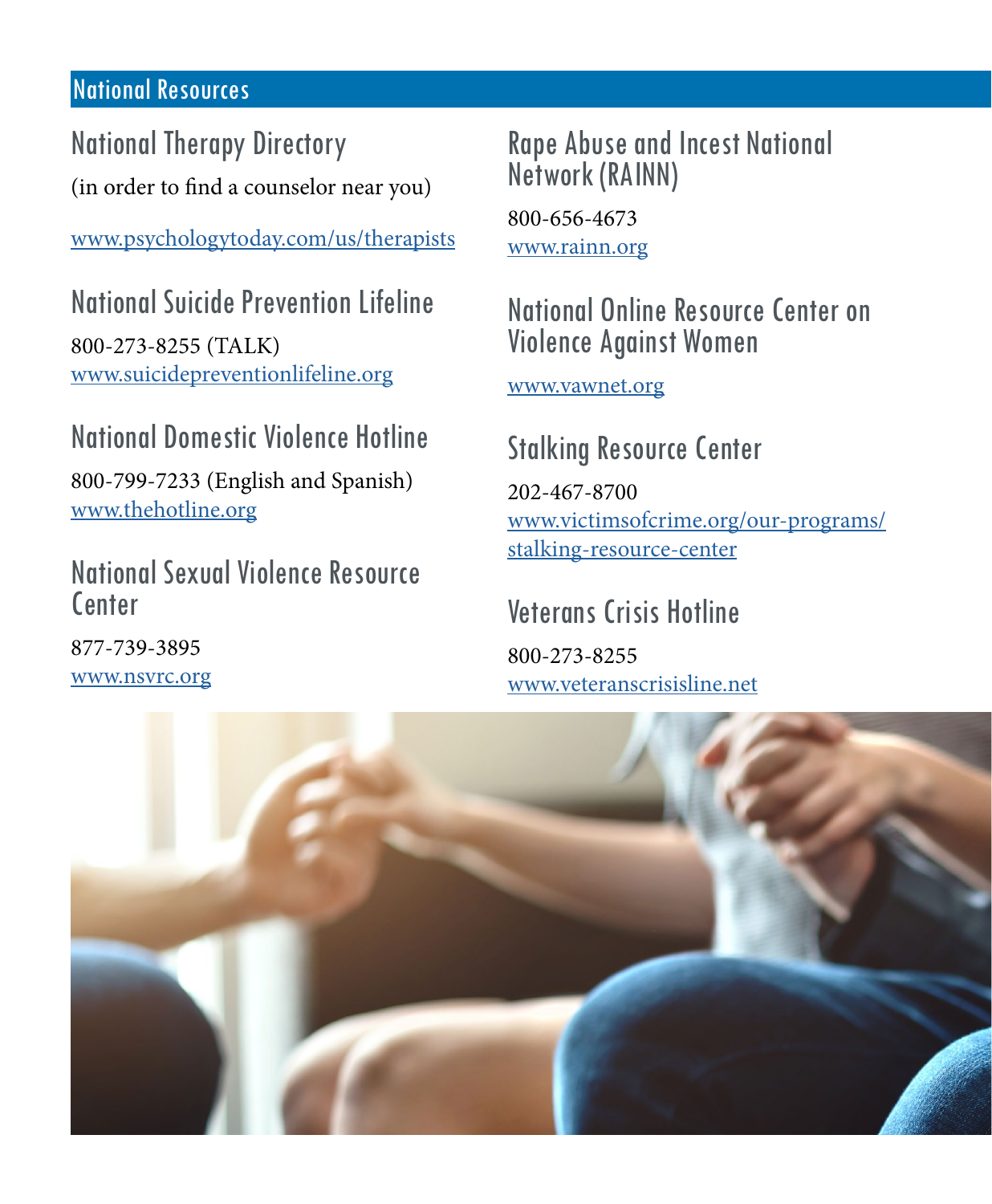#### LGBT National Hotline

888-843-4564 [www.glbthotline.org/hotline](http://www.glbthotline.org/hotline.html)

#### Trans Lifeline

24 hour hotline staffed by transgender people for transgender people in a crisis

877-565-8860

#### Crisis Text Line

Free 24/7 support via text for individuals in crisis

Text "Start" to 741-741

#### U.S. Department of State

202-647-4000 (main switchboard) 800-877-8339 (TTY, Federal Relay Service) 202-663-1255 (visa information) [www.state.gov/m/ds](http://www.state.gov/m/ds)

#### U.S. Department of Homeland Security

202-282-8000 (operator) 800-375-5283 (U.S. Citizen and Immigration Services) [www.dhs.gov](https://www.dhs.gov/) or [www.state.gov/m/ds](http://www.state.gov/m/ds) (USCIS)